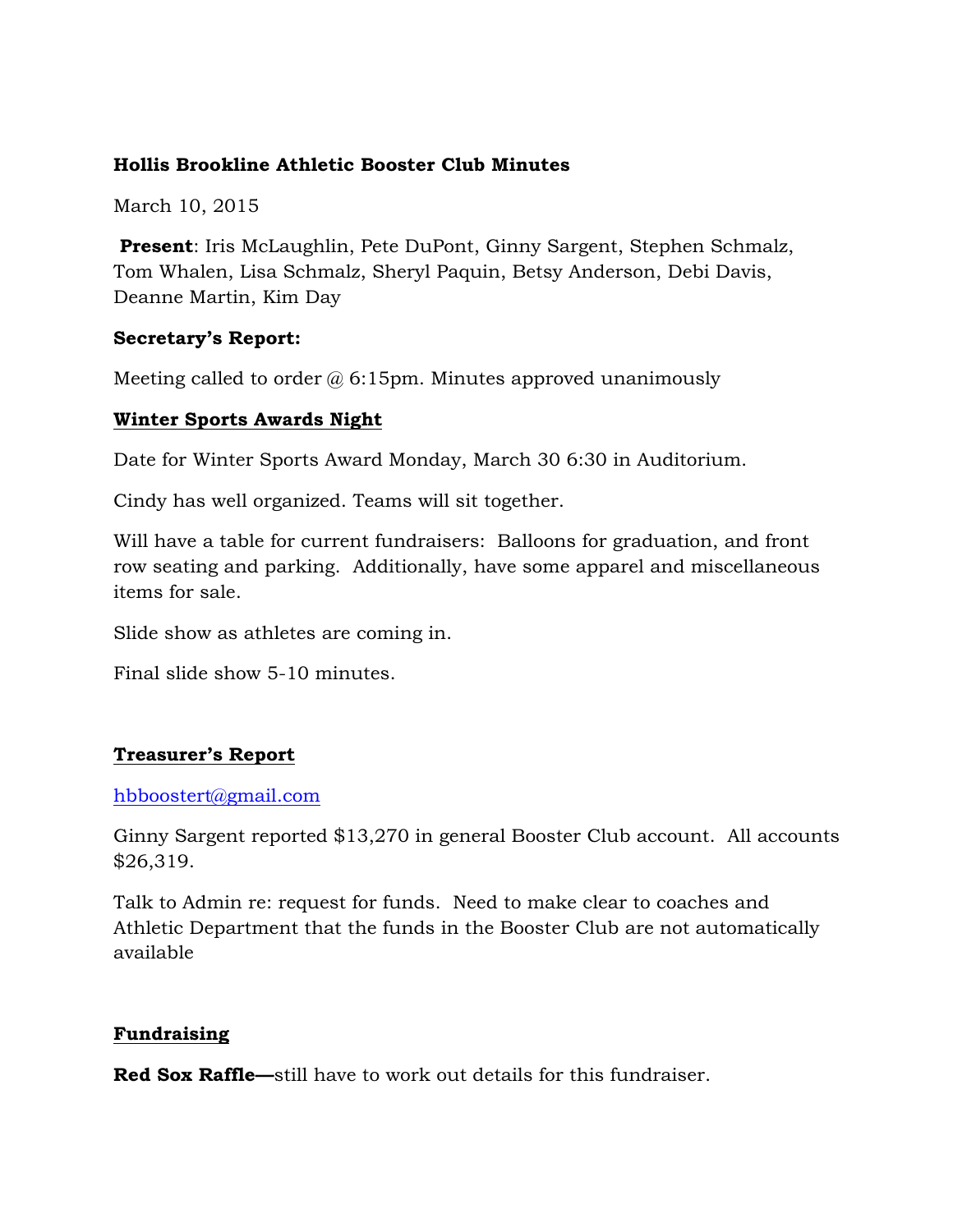# **Recruitment**

Betsy is spearheading a list to get people to help volunteer for Booster Club going forward. Spring reach out to team coaches and parents.

### **Golf Outing**

Tom Whalen and Pete Dupont to co-chair for 2015. Forms available for this year outing -sponsorship -golfers/sponsers sign up sheet review old list of sponsors no table cards this year, tee stands this year (hole sponsor \$125) 3 levels of sponsorship Shotgun tourney Debi Davis will get the student and adult volunteers for golfers

#### **New Business**

Boathouse on Nashua River. Crew is raising funds to build a boathouse on the Nashua River. Crew will be asking the Booster Club for a monetary donation.

Bob Mello's Comedy Night as a fundraiser

Amazon Smile Program. Ginny to register us for Amazon Smile. This program allows anyone with an Amazon Prime account to designate a non profit organization of their choice as their donation for qualifying items purchased.

# **Next Meeting**

April 8, 2015